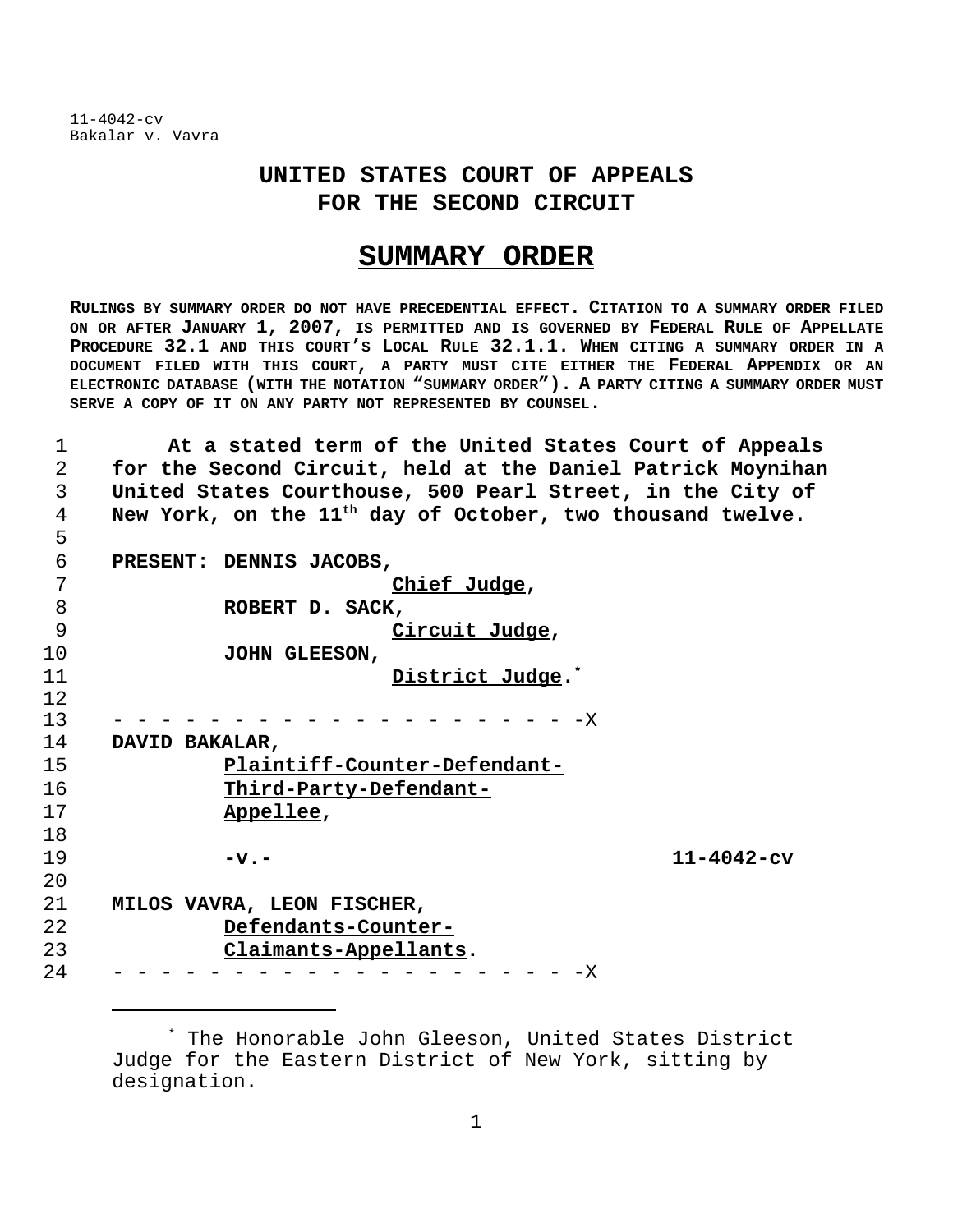**FOR APPELLANT:** Raymond J. Dowd, Luke McGrath, Thomas V. Marino, Dunnington, Bartholow & Miller LLP, New York, NY.

 **FOR APPELLEES:** William L. Charron, Pryor Cashman LLP, New York, NY.

 Appeal from a judgment of the United States District Court for the Southern District of New York (Pauley III, J.).

 **UPON DUE CONSIDERATION, IT IS HEREBY ORDERED, ADJUDGED AND DECREED** that the judgment of the district court be **AFFIRMED**.

 This is an ownership dispute concerning a 1917 drawing by Egon Schiele (the "Drawing"), between David Bakalar, who seeks a declaration that he owns it by purchase from a dealer, and Milos Vavra and Leon Fischer, who are heirs of Austrian cabaret performer, Fritz Grunbaum, who owned it before he was murdered by the Nazis in 1941. The United States District Court for the Southern District of New York 25 (Pauley III,  $J$ .) awarded judgment to Bakalar on the basis of laches. Bakalar v. Vavra, 819 F. Supp.2d 293, 307 (S.D.N.Y. 2011). "Following a bench trial, we set aside findings of fact only when they are clearly erroneous . . . . However, we review de novo the district court's conclusions of law and its resolution of mixed questions of law and fact." Phansalkar v. Andersen Weinroth & Co., L.P., 344 F.3d 184, 199 (2d Cir. 2003) (citations omitted). We assume the parties' familiarity with the underlying facts, the procedural history, and the issues presented for review.

 **[1]** In a title action under New York law, a good faith purchaser of an artwork has the burden of proving that the 38 work was not stolen. <u>Bakalar v. Vavra</u>, 619 F.3d 136, 147<br>39 (2d Cir. 2010) (citing Solomon R. Guggenheim Found. v. (2d Cir. 2010) (citing Solomon R. Guggenheim Found. v. Lubell, 77 N.Y.2d 311, 321 (1991)). Here, the district court found that the Drawing was not looted by the Nazis. 42 Bakalar, 819 F. Supp. 2d at 298-99. Vavra and Fischer argue<br>43 that the district court's finding is clearly erroneous and that the district court's finding is clearly erroneous and that the Nazis stole the Drawing. However, Bakalar traced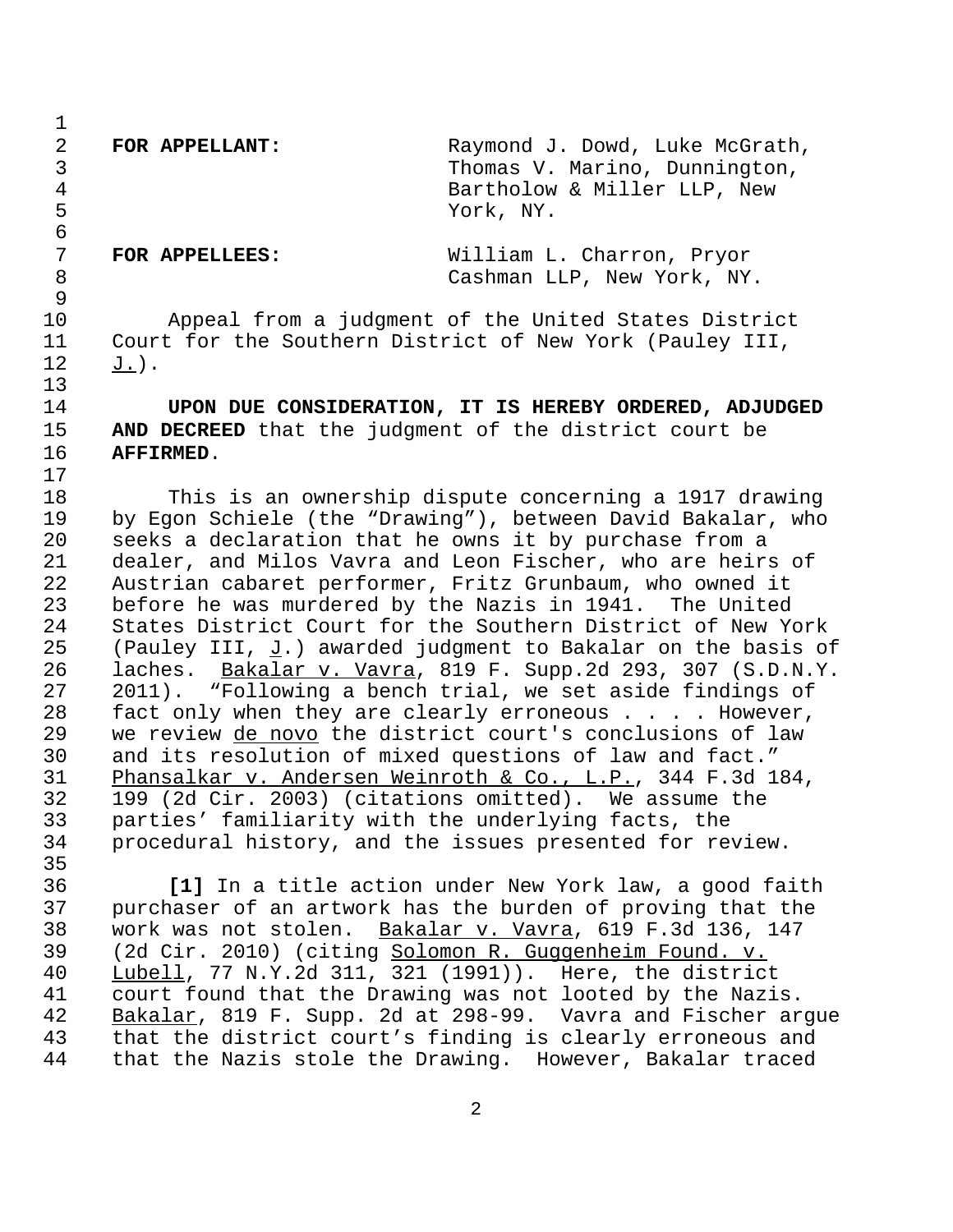the provenance back to Mathilde Lukacs, Grunbaum's sister- in-law, who sold it to a gallery in 1956. Vavra and Fischer's hypothesis--that the Nazis stole the Drawing from Grunbaum only to subsequently return or sell it to his Jewish sister-in-law--does not come close to showing that the district court's finding was clearly erroneous.

 After finding that the Drawing was not stolen by the Nazis, the district court extended its Lubell analysis by requiring Bakalar to show that Lukacs acquired proper title in the Drawing, and found that he could not. Bakalar, 819 F. Supp. 2d at 299-302. We do not decide whether Bakalar discharged his burden under Lubell by tracing the provenance back to Lukacs, who was a close relative of Grunbaum (she was sister to Mrs. Grunbaum, who survived Grunbaum before herself being murdered by the Nazis). The point was not pressed by Bakalar, and we affirm instead on the district court's ruling that the claim against Bakalar is defeated by laches.

 This Court previously recognized that Bakalar could assert a laches defense under New York law. See Bakalar, 619 F.3d at 147. In order to prevail on laches, Bakalar had to show that "(1) [Vavra and Fischer] were aware of their claim [to the Drawing], (2) they inexcusably delayed in taking action, and (3) Bakalar was prejudiced as a result." Bakalar, 819 F. Supp. 2d at 303 (citing Ikelionwu v. United States, 150 F.3d 233, 237 (2d Cir. 1998)). The district court found that Vavra and Fischer's "ancestors were aware of--or should have been aware of--their potential intestate rights to Grunbaum property," and that the ancestors "were 32 not diligent in pursuing their claims to the Drawing."  $\underline{Id}$ .<br>33 at 305-06.  $at 305-06.$ 

34<br>35 Vavra and Fischer contend that the district court committed two errors of law bearing on the laches defense. First, they argue that the court erroneously "imputed knowledge of 'potential intestate rights' to [Vavra and Fischer] based upon previous actions or inactions of other family members." But it was obviously necessary for the court to do just that; the alternative was to reset the 42 clock for each successive generation. See Bakalar, 819 F. Supp. 2d at 303 ("This inquiry focuses not only on efforts by the party to the action, but also on efforts by the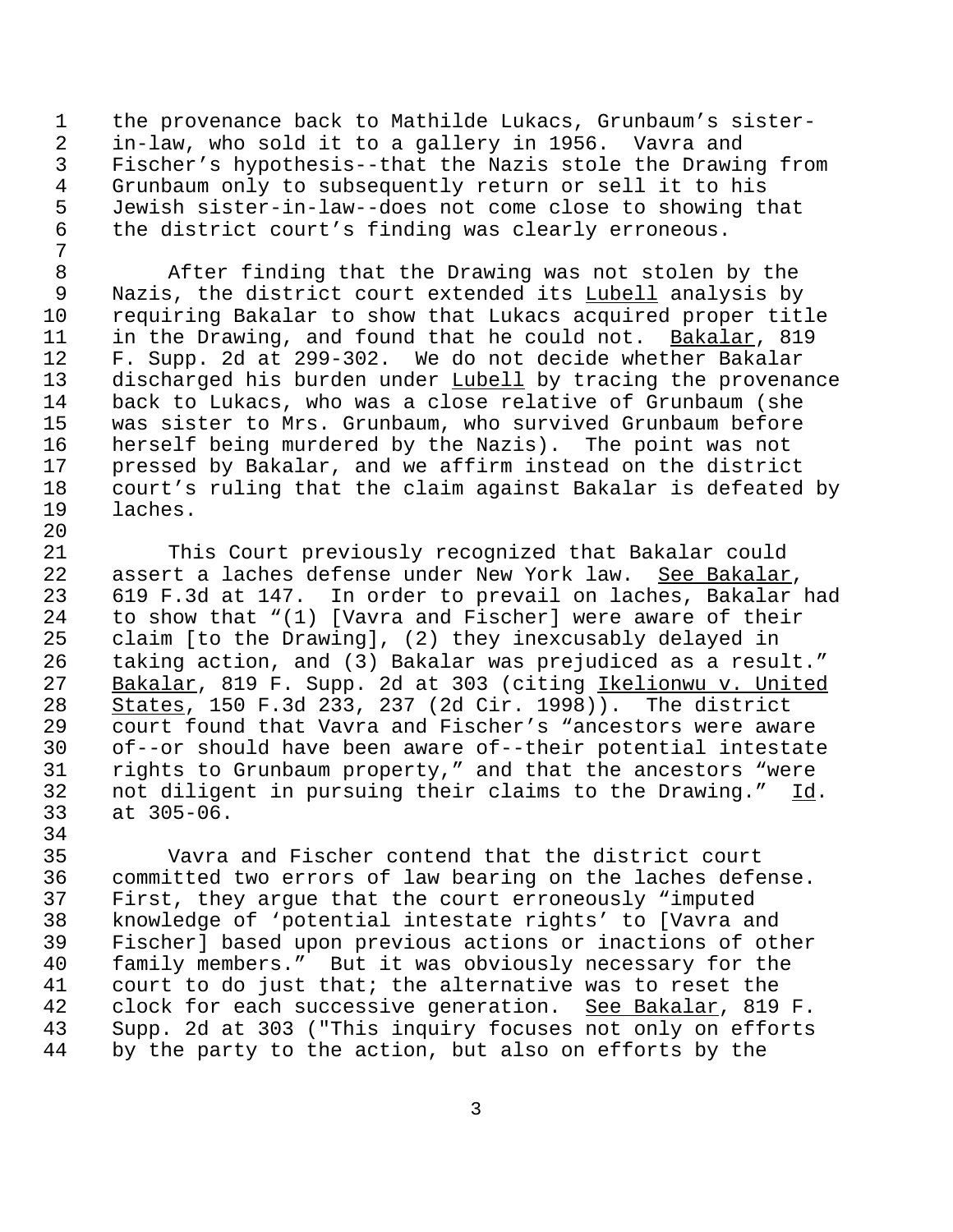1 party's family.") (internal quotation omitted). Second, 2 Vavra and Fischer argue that their families had no legal 3 duty of diligence until they knew of the actual *location* of 4 the Drawing. They rely on language in <u>Lubell</u> declining to<br>5 Timpose the additional duty of diligence before the true 5 The state in the additional duty of diligence before the true<br>6 The owner has reason to know where its missing chattel is to 6 owner has reason to know where its missing chattel is to be<br>7 found." 77 N.Y.2d at 320. However, though "Illack of 7 found." 77 N.Y.2d at 320. However, though "[l]ack of 8 diligence in locating the property" is not a consideration<br>9 for a statute of limitations analysis, it is absolutely for a statute of limitations analysis, it is absolutely 10 relevant "with respect to a laches defense." SongByrd, Inc. 11 v. Estate of Grossman, 206 F.3d 172, 182 (2d Cir. 2000)<br>12 (citing Lubell, 77 N.Y.2d at 321).  $(citing Lubell, 77 N.Y.2d at 321).$ 

13<br>14 Vavra and Fischer's factual arguments are no more 15 persuasive. Their theories about what their ancestors knew 16 (or didn't know) are speculative, and we do not have a 17 "'definite and firm conviction that a mistake has been 18 committed.'" Mobil Shipping & Transp. Co. v. Wonsild Liquid 19 Carriers Ltd., 190 F.3d 64, 67-68 (2d Cir. 1999) (quoting<br>20 Anderson v. Bessemer City, 470 U.S. 564, 574 (1985)). Anderson v. Bessemer City, 470 U.S. 564, 574 (1985)).

21<br>22 Next, Vavra and Fischer contest whether Bakalar was prejudiced by their ancestors' delay in pursuing the Drawing. There can be no serious dispute that the deaths of family members--Lukacs and others of her generation, and the 26 next--have deprived Bakalar of key witnesses. 27 v. Trustees of the Univ. of Pa., 2005 WL 94847, \*3 (S.D.N.Y. Jan. 18, 2004) (noting that the death of potential witnesses is prejudicial) (citing Solomon R. Guggenheim Found. V. Lubell, 153 A.D.2d 143, 149 (1st Dep't 1990)). And while a "defendant's vigilance is as much in issue as [a] plaintiff's diligence," Lubell, 153 A.D.2d at 152, Vavra and Fischer's speculation has not established clear error in the district court's finding that Bakalar, a good faith purchaser, was prejudiced by the delay. See Bakalar, 819 F. Supp. 2d at 306-07.

38 In sum, there is no clear error in the findings that Vavra and Fischer's ancestors knew or should have known of a 40 potential claim to the Drawing, that they took no action in<br>41 pursuing it, and that Bakalar was prejudiced in this pursuing it, and that Bakalar was prejudiced in this 42 litigation as a result of that delay. It was therefore 43 sound to recognize Bakalar's title on the basis of his 44 laches defense.

37

4